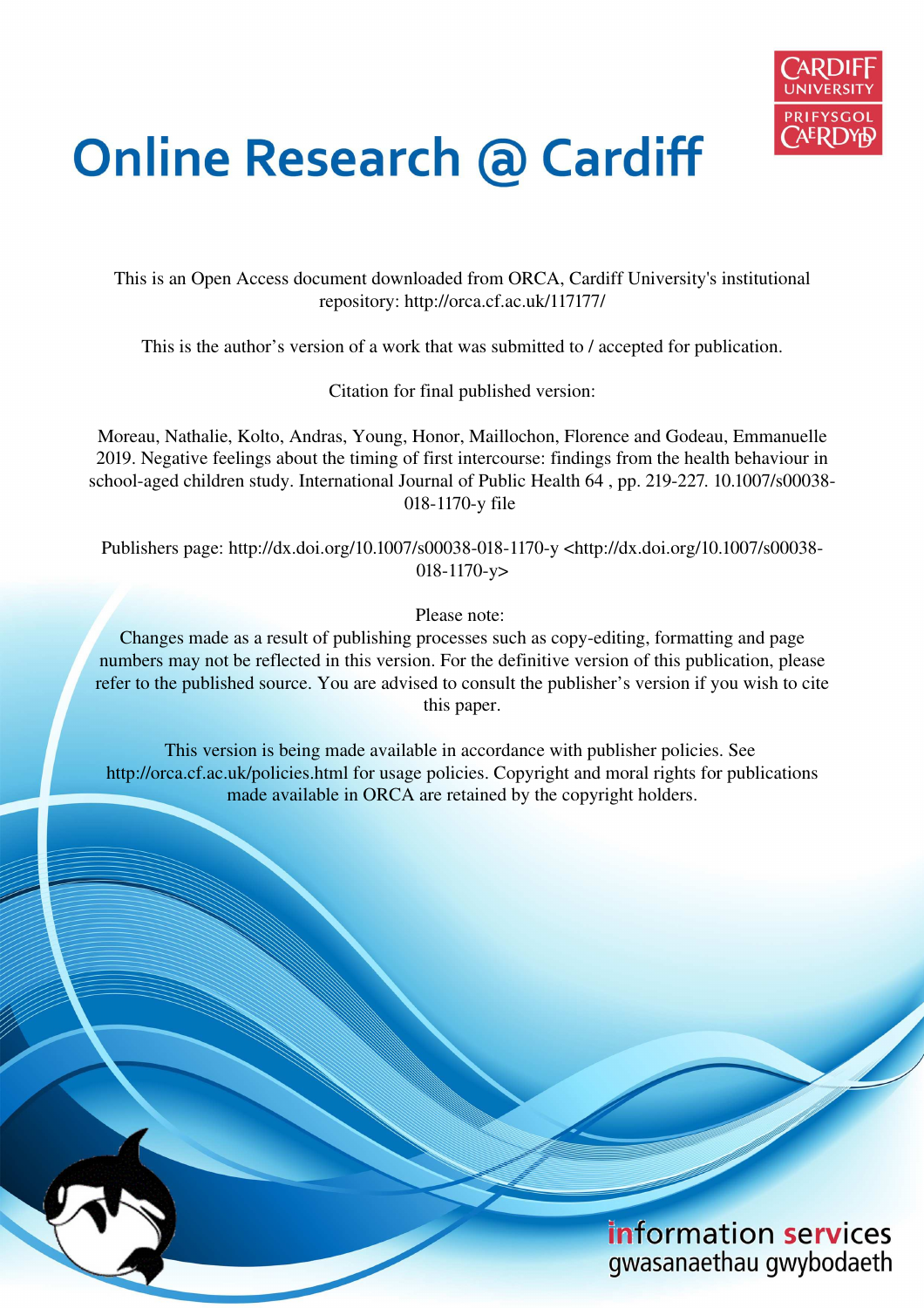Nathalie Moreau<sup>1\*</sup>, András Költő<sup>2,3</sup>, Honor Young<sup>4</sup>, Florence Maillochon<sup>5</sup>, Emmanuelle Godeau<sup>6</sup>

# Authors'adresses

<sup>1</sup> Service d'Information Promotion Education Santé (SIPES), Centre de Recherche "Epidémiologie, Biostatistiques et recherche clinique", Ecole de Santé Publique, Université Libre de Bruxelles (ESP-ULB), Route de Lennik 808 CP 598, 1070 Brussels, Belgium <sup>2</sup> Health Promotion Research Centre, National University of Ireland Galway, University Road, Galway H91 TK33, Ireland.

<sup>3</sup> Institute of Psychology, ELTE Eötvös Loránd University, Budapest, Hungary <sup>4</sup> Centre for the Development and Evaluation of Complex Interventions for Public Health Improvement (DECIPHer), School of Social Sciences, Cardiff University, Room 2.04, 1-3 Museum Place, Cardiff CF10 3BD , United Kingdom

<sup>5</sup> Centre National de la Recherche Scientifique, ENS, Centre Maurice Halbwachs (CNRS, ENS, EHESS), 48 Boulevard Jourdan, 75014 Paris, France

<sup>6</sup> Service Médical du Rectorat de l'académie de Toulouse, UMR 1027 Inserm, Université Paul Sabatier, 75 rue Saint Roch - CS 87703 - 31077 Toulouse cedex 4, France

Authors' email adress:

Nathalie Moreau – nathalie.moreau@ulb.ac.be András Költő - ANDRAS.KOLTO@nuigalway.ie Honor Young - YoungH6@cardiff.ac.uk Florence Maillochon - florence.maillochon@ens.fr Emmanuelle Godeau - Emmanuelle.Godeau@ac-toulouse.fr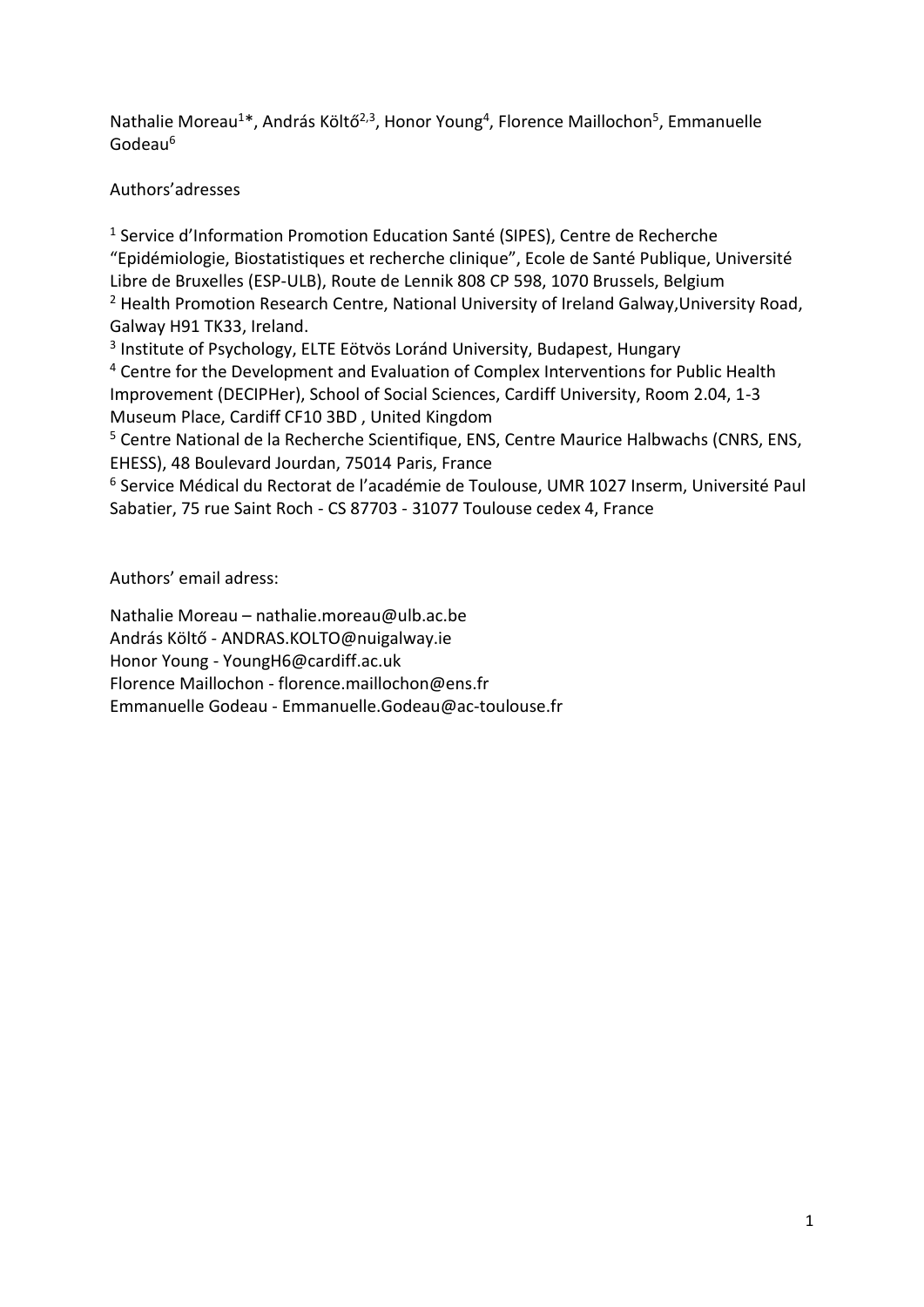Negative feelings about the timing of first intercourse: findings from the Health Behaviour in School-aged Children study

#### Introduction

Adolescence is a transitional period of major importance for learning how to interact within intimate romantic and sexual relationships. Decision-making about engaging in sexual activity is a complex process influenced by multiple individual, social, and cultural factors (Marston and King 2006; Hawes et al. 2010; Pinquart 2010; Tolman and McClelland 2011; Madkour et al. 2014).

Early sexual intercourse has been associated with engagement in risk behaviours (e.g., unprotected intercourse; substance use; violence), negative health outcomes, for instance sexually transmitted infections (STIs), unplanned pregnancy, poor mental health, and lower educational attainment (Wellings et al. 2001; Madkour et al. 2014; Ramiro et al. 2015; Vasilenko et al. 2016; Young et al. 2018).

While using chronological age to assess the 'earliness' of sexual initiation is consistent with the use of legal age of consent, it overlooks other important individual and social level differences in sexual transition (Dixon-Mueller 2008; Hawes et al. 2010), such as subjective feelings about the timing of first intercourse. Although many people evaluate first intercourse positively, some report negative experiences. In studies on heterosexual intercourse, females and those who were younger at the time of first intercourse were more likely to report negative experiences. For example, in a Canadian retrospective survey (Reissing et al. 2012), men were more likely to report excitement (66.4%), pleasure (58.6%) and happiness (55.9%) while in women, regret (70.7%), excitement (39.1%) and happiness (36.3%) were the most frequent feelings (Reissing et al. 2012). The negative feeling about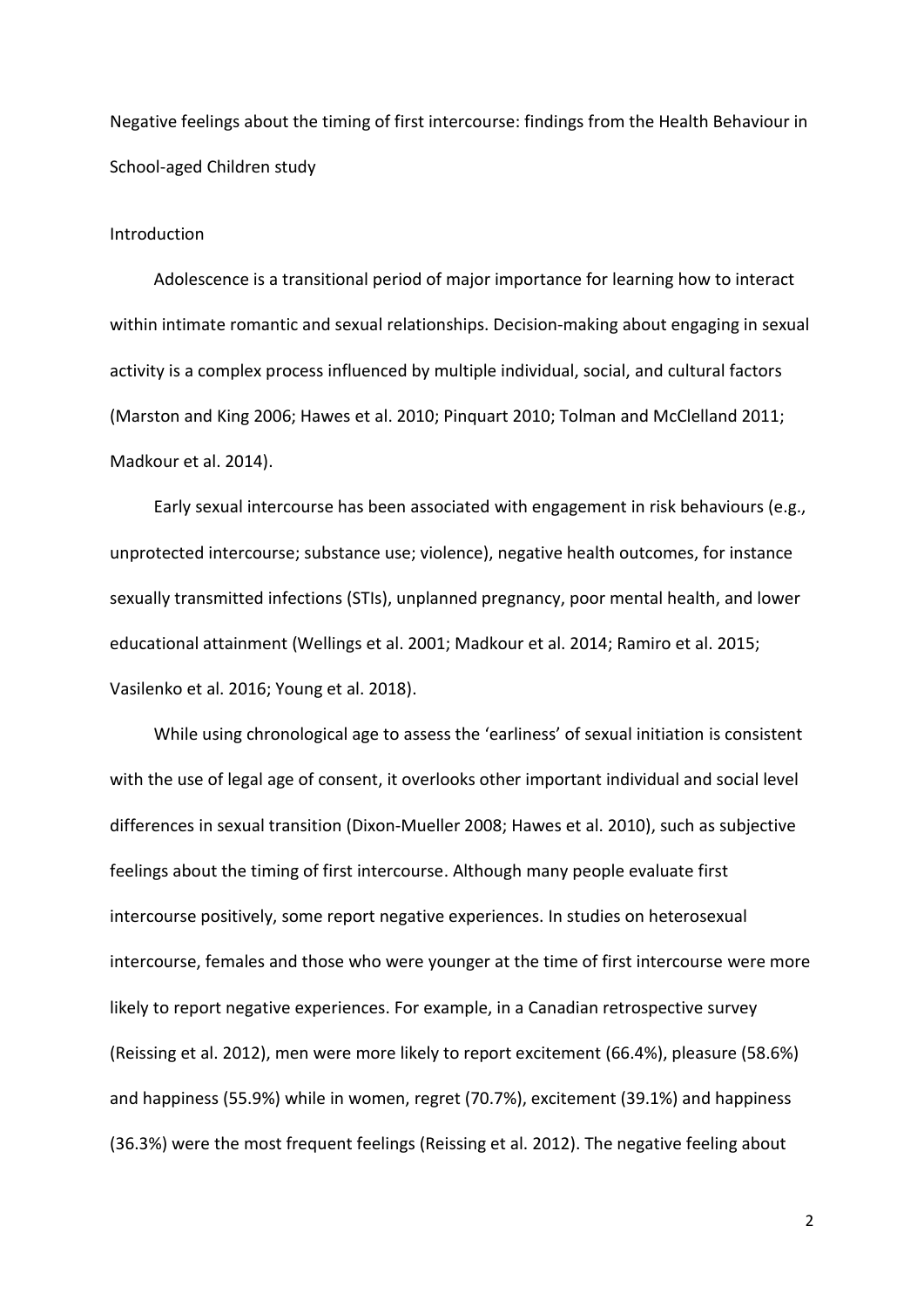the timing, i.e., it should have happened later or not at all, can be related to different reasons (e.g. the partner, the degree of control, what was expected in term of sexual experience). In a nationally representative sample of 16–24-year-olds in Britain, 20.4% of males and 41.8% of females reported regret about the timing of first intercourse. Moreover, 6.6% of males and 22.1% of females reported that their partner was more willing to have sex than they were. Both unequal willingness and regret were higher among those who were younger at the time of first intercourse (Wellings et al. 2001). Similar gender patterns and a negative association between age at sexual initiation and regret were documented in Scottish and English adolescents aged 13–16 (Wight et al. 2008). Although few studies have explored how social class and family composition were associated to regret about the timing of first intercourse, early sexual intercourse has been found to be more frequent among adolescents who did not live with both biological parents and those who were socially disadvantaged (Hawes et al. 2010).

A negative experience of first intercourse can be an indicator of a lack of sexual competence. This may also influence later sexual experiences (Wight et al. 2008; Reissing et al. 2012). Higher levels of anxiety and negativity (e.g., pressure, detachment, regret) at first intercourse were associated with lower current sexual functioning among young people aged 18–22 in the US (Smith and Shaffer 2013).

Contextual factors may also influence decision-making about first intercourse. The age difference between sexual partners at first intercourse can be a potential source of unequal power distribution in the relationship (Abma et al. 1998). Although the definition of an 'older partner' largely varied, previous studies indicated that girls reported an older first partner more frequently than boys (Wight et al. 2008; Reissing et al. 2012). Having an older first partner has been associated with early sexual initiation and risk behaviours (Kaestle et al.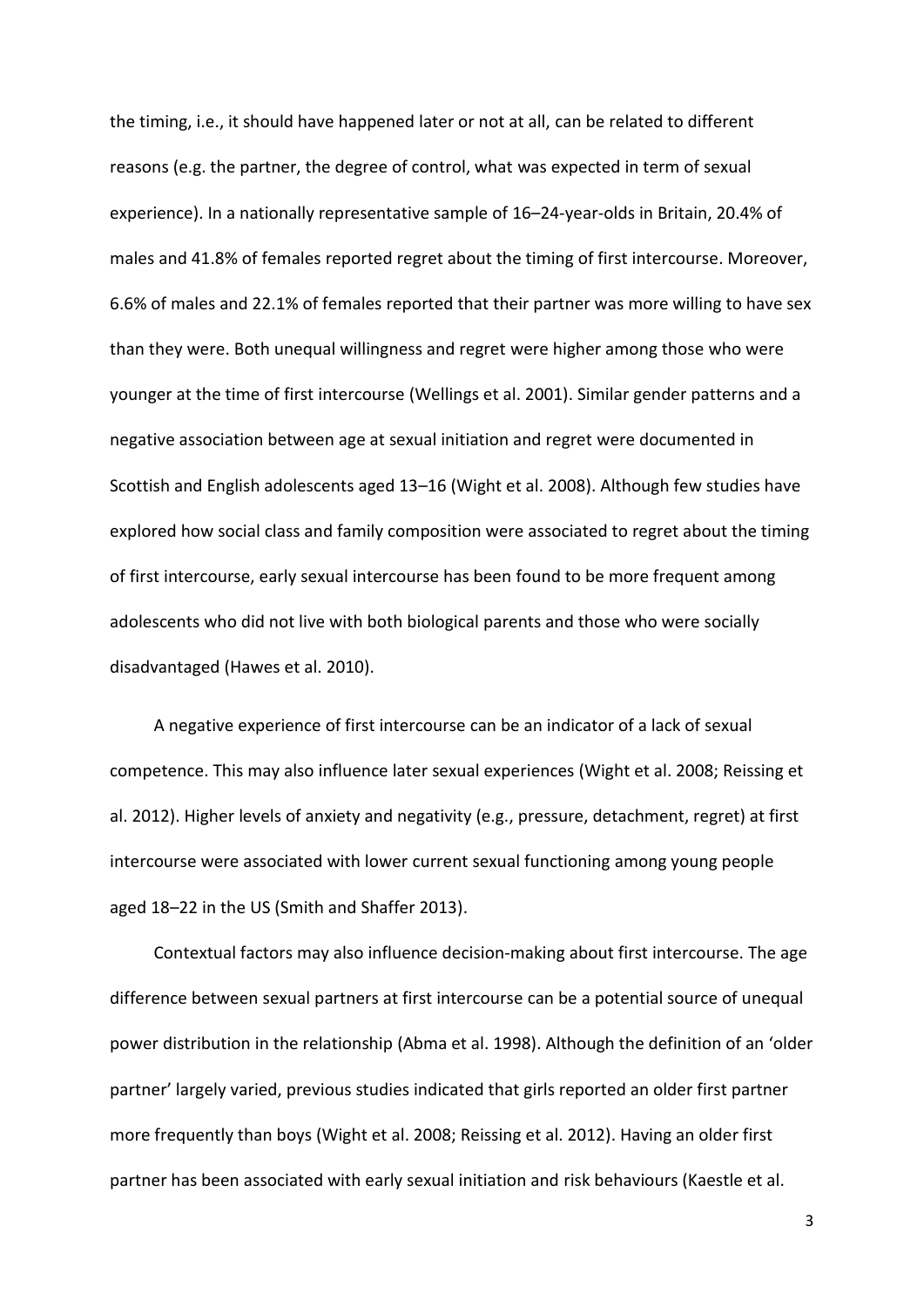2002; Mercer et al. 2006; Morrison-Beedy et al. 2013) and with higher incidence of STIs and unplanned pregnancies among girls (Manlove et al. 2006; Volpe et al. 2013; Guleria et al. 2017). It has also been associated with sexual risk behaviours among women in their later adult life (Senn and Carey 2011).

Studies exploring psychological factors surrounding first intercourse also largely vary in their scope and design, as well as the population and contextual factors investigated. Qualitative investigations demonstrated the complexity of decision-making process, which is influenced by dominant gender norms of masculinity and femininity, career aspirations, ethnic identity, and age (Templeton et al. 2017). Early sexual initiation has been associated with pressure and the feeling of regret. Girls, younger adolescents and those with an older first partner more frequently reported feeling pressured by their partner to have sex. This pressure was associated with regret about the timing of sexual initiation (Wight et al. 2008).

Sexual social norms are also important to consider. Legal age of consent varies between countries: it is 14 years-old in Bulgaria, 15 in France, 16 in Scotland and 17 in Ireland (Graupner 2000), and normative attitudes regarding an 'appropriate' age for sexual initiation differ as well. However, there is generally low social acceptance for sexual initiation before the age of 16 (Widmer et al. 1998; Madkour et al. 2014). Sociological studies have demonstrated that youth sexual behaviours are embedded in norms established within a social context and that shame and guilt are more commonly reported during adolescence when sexual activity contradicts individual, family and social normative expectations (Widmer et al. 1998; Shoveller et al. 2004). Comprehensive sexuality education (CSE), including gender, power and rights, is essential to empower young people and help them to make healthy and informed decision (Haberland and Rogow 2015). However, variations in access to and content of CSE were also documented between European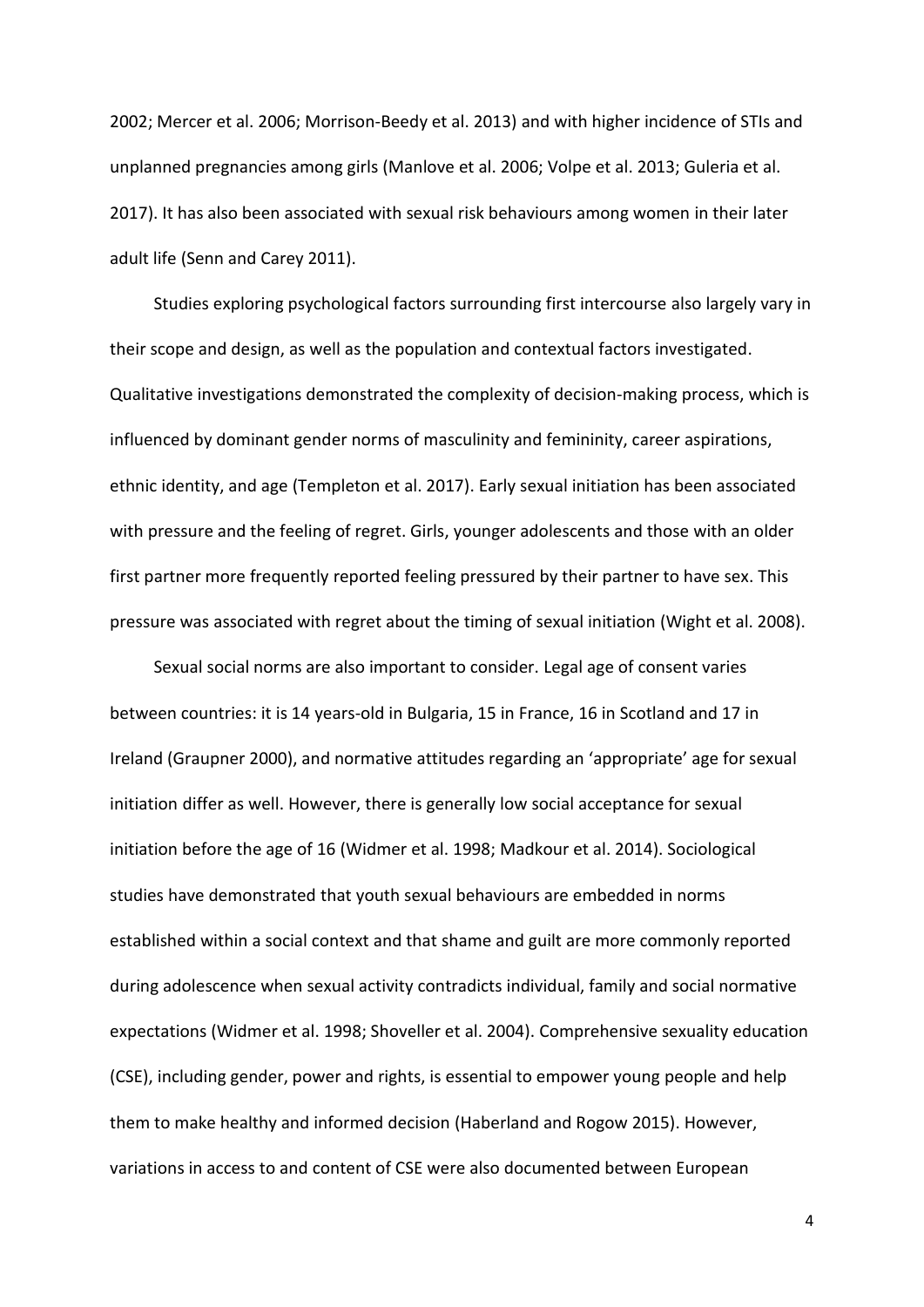countries. More specifically, sexuality education was not mandatory in Bulgaria and United-Kingdom while it was in France and Ireland) (Parker et al. 2009).

Overall, literature shows that negative feelings about the timing of first intercourse is associated with circumstances surrounding sexual initiation and gender. Using data from the 2013/2014 Health Behaviour in School-aged Children (HBSC) study, we investigated the association between adolescents' perception about the timing of their first intercourse with sociodemographic and contextual factors. These included gender, family affluence, family structure, age difference between partners, and country of residence. Based on previous literature, we expected that prevalence of negative feelings about the timing of first intercourse would be higher among girls. Given that family structure, socioeconomic status and intercourse with an older partner have been associated with early sexual intercourse and/or pressure, we anticipated that negative feelings would be more frequently reported in adolescents who did not live with both parents, in those who were socially disadvantaged and in those who had an older partner at first intercourse. Finally, because of differences in legal age of consent and CSE, we hypothesized that prevalence of negative feelings about the timing of first intercourse would vary between countries.

#### Method

#### *Sample and data collection*

The Health Behaviour in School-aged Children (HBSC), a WHO collaborative study, uses a standardized research protocol (Currie et al. 2014) and was conducted in 42 countries and regions across Europe and North America in 2013–2014. The study measured a wide range of adolescents' behaviours, including sexual health. Each country and region participating in the study used cluster random sampling (schools or classes as primary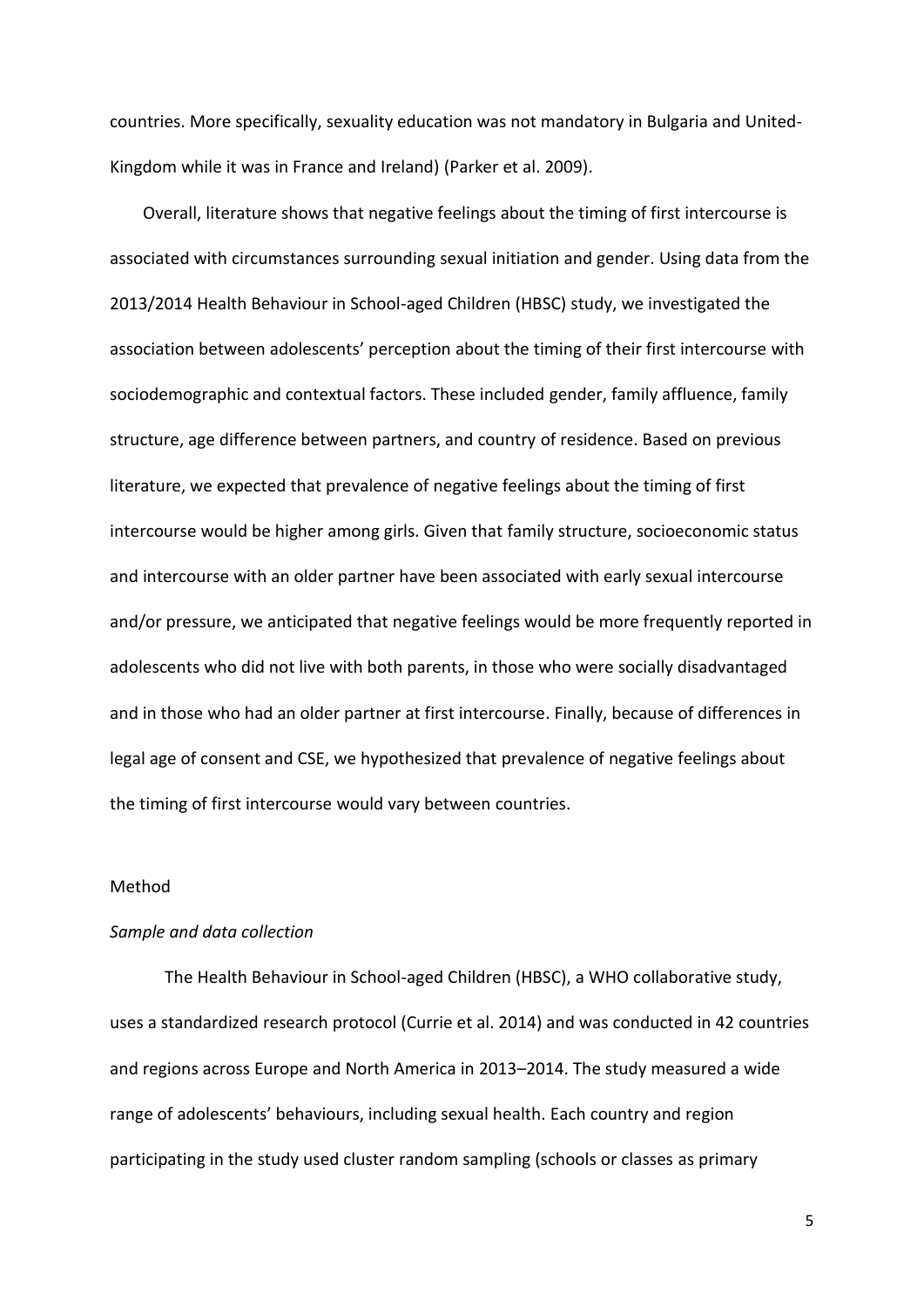sampling units) to provide a nationally representative sample of adolescents aged 11, 13 and 15. Data are collected on a voluntary and anonymous basis through a standardized questionnaire administered in classrooms. The study design has been fully documented elsewhere (Currie et al. 2009; Roberts et al. 2009; Currie et al. 2014). Sexual health was investigated only in the 15-year-old age group (from 14.5 to 16.4). Optional items on contextual factors surrounding first intercourse were introduced in 2013–2014 to assess adolescents' perceptions about the timing of their first intercourse and partner's age at first intercourse.

#### *Inclusion criteria*

The present analysis includes adolescents from the four countries (Bulgaria, France, Ireland and Scotland) that asked the optional items exploring the context of first intercourse. The original sample (N=6,073) was restricted to adolescents who reported having had sexual intercourse (N=1,500). The median age for sexual maturation (puberty) in European countries is around 13 years for girls and 12 years for boys, and sexual encounters before that age may be precocious (Parent et al. 2003). In addition, we speculate that reporting sexual intercourse may include cases of potential non-consensual sexual experience. As we did not measure sexual consent in this study, only adolescents who reported first intercourse at 13 years or older were included (N=1,321).

#### *Variables*

#### Context of first sexual intercourse

Three measures were used to inform the context of first intercourse: perception about its timing (Bajos and Bozon 2008), respondent's and partner's age at that time.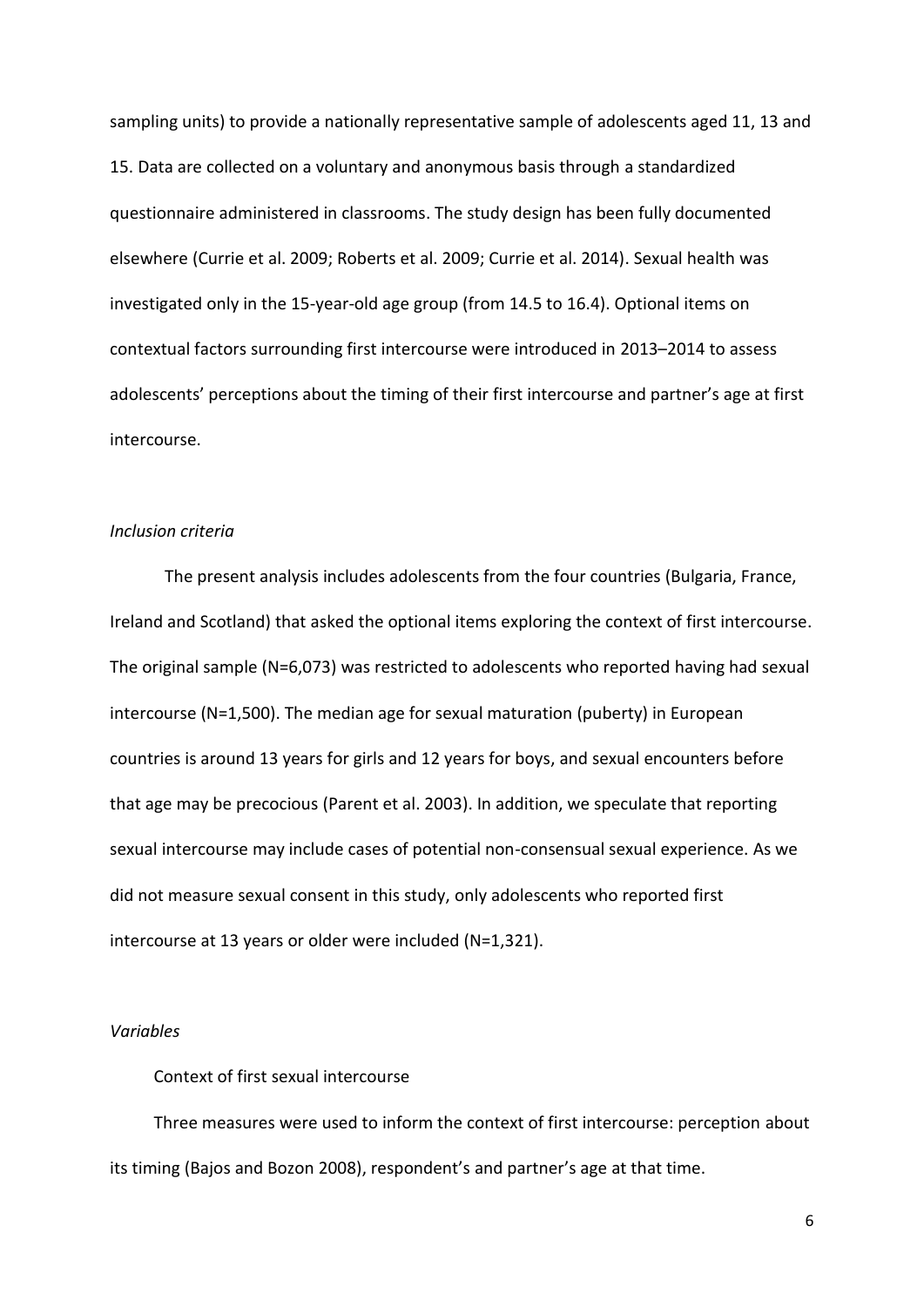Young people were asked "When you first had sexual intercourse, would you personally say..." with five response categories : (1) "you wanted it to happen earlier", (2) "you wanted it to happen at that time", (3) "you would rather have had it later", (4) "you did not really want to have intercourse" and (5) "you did not ask yourself that". In Scotland, the response category "you did not really want to have intercourse" was not included. Since present tense was used in response options (1), (2) and (4), young people could refer to what they felt just before, during or just after first intercourse when answering the question. The variable was dichotomized to combine adolescents who reported negative feelings about the timing of their first sexual intercourse (response categories (3) and (4): those who would rather have had intercourse later or they did not really want to have intercourse) compared to the other response categories  $((1)+(2)+(5))$ .

Age of sexual initiation was measured by the question "How old were you when you had sexual intercourse for the first time?<sup>"</sup> Response categories ranged from "11 or younger" to "16 or older".

Partner's age at first intercourse was assessed with the question "How old was your partner when you had sexual intercourse for the first time?<sup>"</sup> Response categories ranged from "11 or younger" to "20 or older". Adolescents could also report "I do not know" and those who chose this option were considered as missing for the analysis. In Ireland, the question was left open: young people had the opportunity to write the age in years or to tick "I do not know". Data were recoded to fit with the categories included in the original question. Categorical variables about age of sexual initiation and partner's age were transformed in quantitative variables where "11 or younger" was recoded as 11, "12 years old" as 12, ... and "20 or older" as 20. The three sexual behaviour questions were developed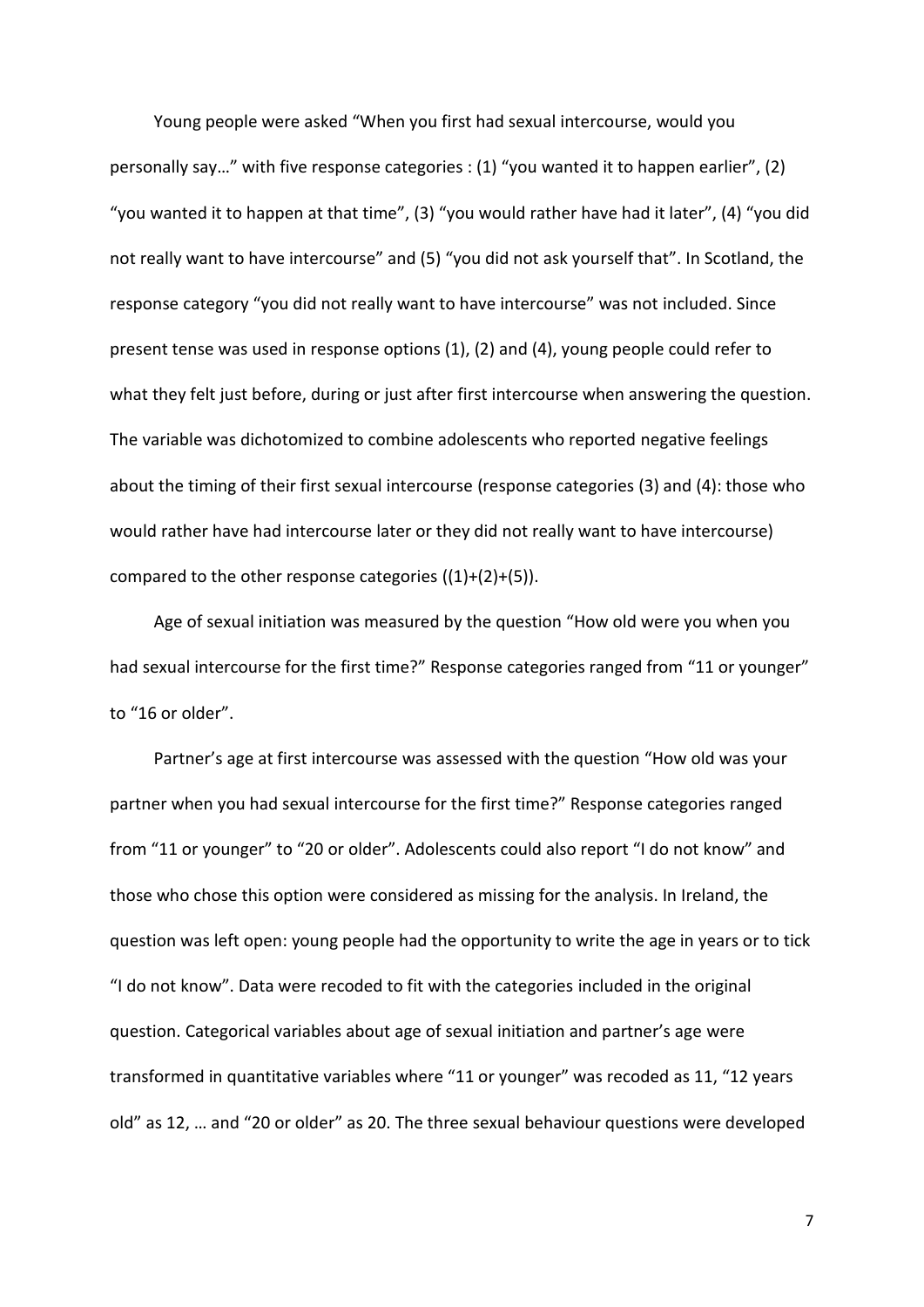by the HBSC Sexual Health Focus Group and have been tested in a pilot study in six European countries (Young et al. 2016).

The age difference between partners at first intercourse was calculated as partner's age minus adolescent's age. The age difference ranged from −4 years (partner was 4 years younger than respondent) to +7 years (partner was 7 years older). As very younger and very older partners were rarely reported, this variable was dichotomized using the cutoff applied by Morrison-Beedy et al (2013) to separate adolescents whose partner was older by 2 years or more and adolescents whose partner was younger, same age or older by less than 2 years.

#### Sociodemographic characteristics

The Family Affluence Scale (FAS) is a measure of family wealth used in adolescent surveys. The FAS is composed of six items (e.g. whether the respondents have their own bedrooms or how many cars owns the family) and has been validated in Europe (Torsheim et al. 2016). The score, ranging from 0 to 13, was transformed into a ridit-based relative score. In each country, the lowest 20% identified the young people in the low affluence level, middle 60% those in the medium level and the highest 20% those in the high level (Inchley et al. 2016).

Family structure comprised four categories: living with both biological parents, stepfamily, single parent, or in any other family structure. This variable was subsequently dichotomized into adolescents living with both biological parents and adolescents living in other family environments.

A four-category nominal variable, representing the four countries, was included in the analysis (Bulgaria, France, Ireland and Scotland). As the prevalence of negative feelings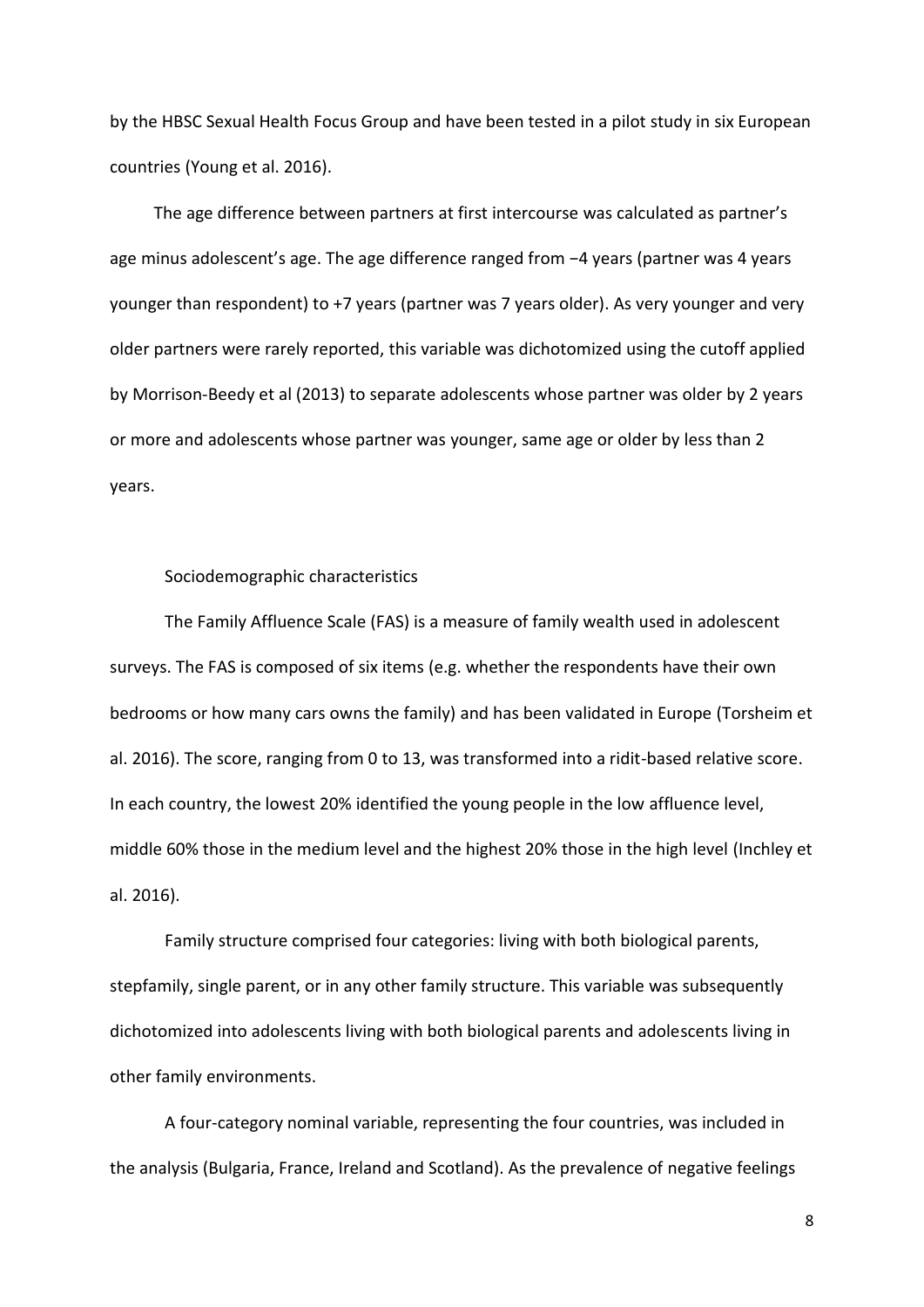about the timing of first intercourse was the lowest among French adolescents, France was used as the reference category.

#### *Statistical Analyses*

The relationships between negative feelings about the timing of first intercourse and gender, family structure and affluence, having an older partner and country were first assessed using Pearson's chi-square test and univariate logistic regression models. Effect sizes were estimated using Cramer's V. To further assess associations observed in the univariate analysis and potential confounding effects of associated factors with a p-value lower than .20, a multivariate logistic regression model was applied. Threshold for the interaction test in the multivariate model was set at 5%. No interaction with gender or with country was found and stratified analysis for gender or for country did not bring any additional information. Adjusted odd-ratios (OR) are presented with 95% confidence intervals and the p-value of the Wald's test. Collinearity and fitting of the model were verified. All statistical analyses were performed with STATA/IC software (Version 14.0, StataCorp LP, Texas, USA). Overall, proportions of missing values were low (see Table 1).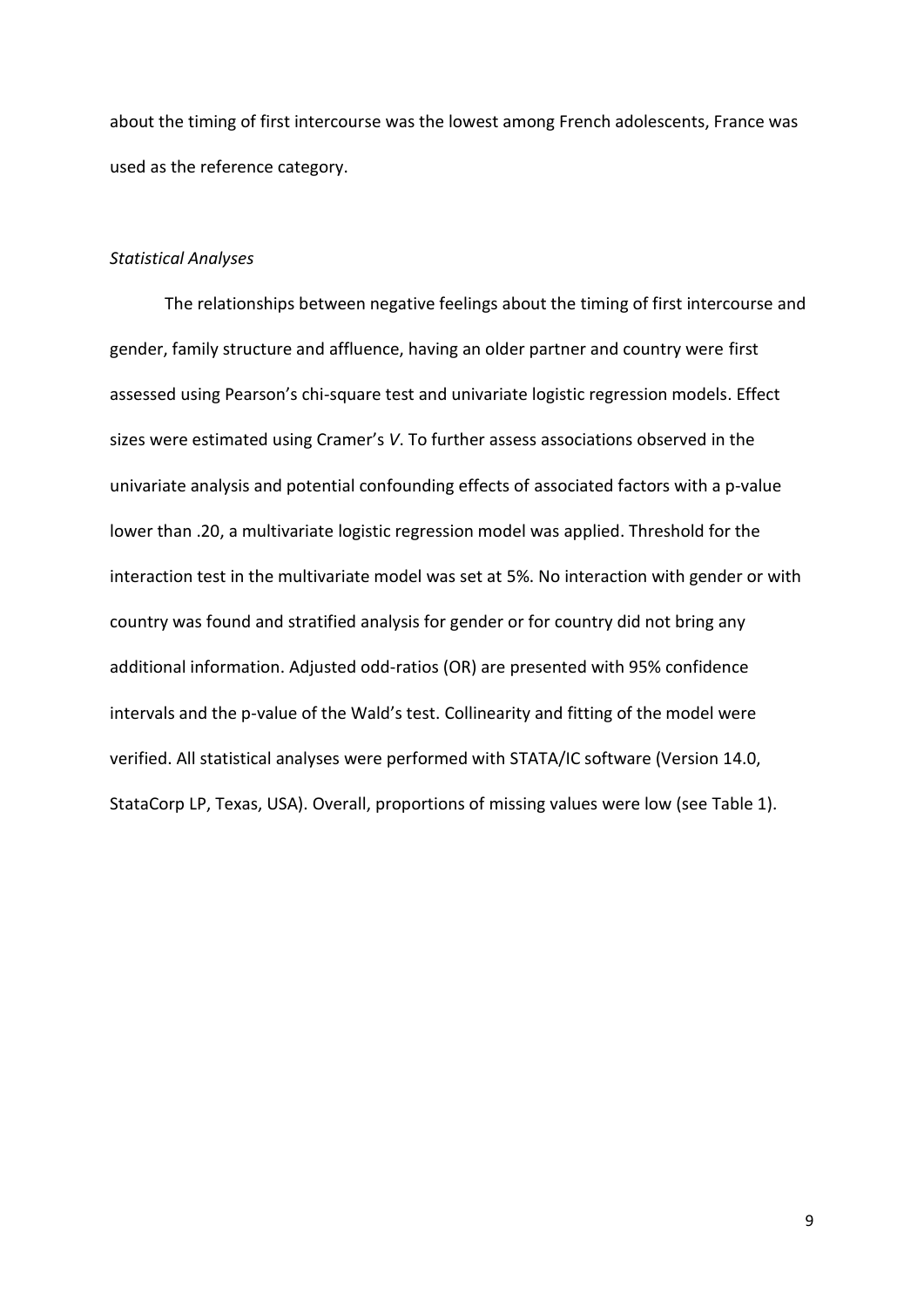Results

A total of 6,073 participants (mean age=15.6, SD=0.34) were included in this study out of which one fifth reported having had sex (21.8%; mean age=15.6, SD=0.31). This proportion varied significantly between countries, although the effect size was small (14.7% in Ireland, 20.0% in France, 24.2% in Scotland and 27.1% in Bulgaria; p<0.001; Cramer's *V*=0.11). Boys reported intercourse more frequently than girls (25.3% vs 18.6%; p<0.001). This gender difference was statistically significant in all countries except in Scotland (data not shown).

Nearly a third of sexually initiated adolescents reported first intercourse with a partner at least two years older than them (Table 1). This proportion was lower among boys than girls (21.1% vs 44.7%, p<0.001). Significant gender differences were found in Bulgaria (respectively, 25.5% vs 77.7%, p<0.001), in France (20.2% vs 47.4%, p<0.001) and in Ireland (14.3% vs 30.3%, p<0.001). In Scotland, the difference was weaker and not statistically significant (24.2% vs 29.6%, p=0.47).

Feeling that first intercourse had happened at the right time was the most frequently reported response (43.8%) (Table1). Around 10% of adolescents reported they wanted it to happen earlier, and one quarter did not ask themselves that question. Around 20% reported they wished first intercourse to happen later or that they did not really want to have it at that time. Adolescents' socioeconomic characteristics, having had an older partner and feelings about the timing of first intercourse varied significantly between countries, although these effect sizes were small (Cramer's  $V < .20$ ).

Univariate analysis showed that the proportion of adolescents who reported negative feelings about the timing of their first intercourse was more than three times higher among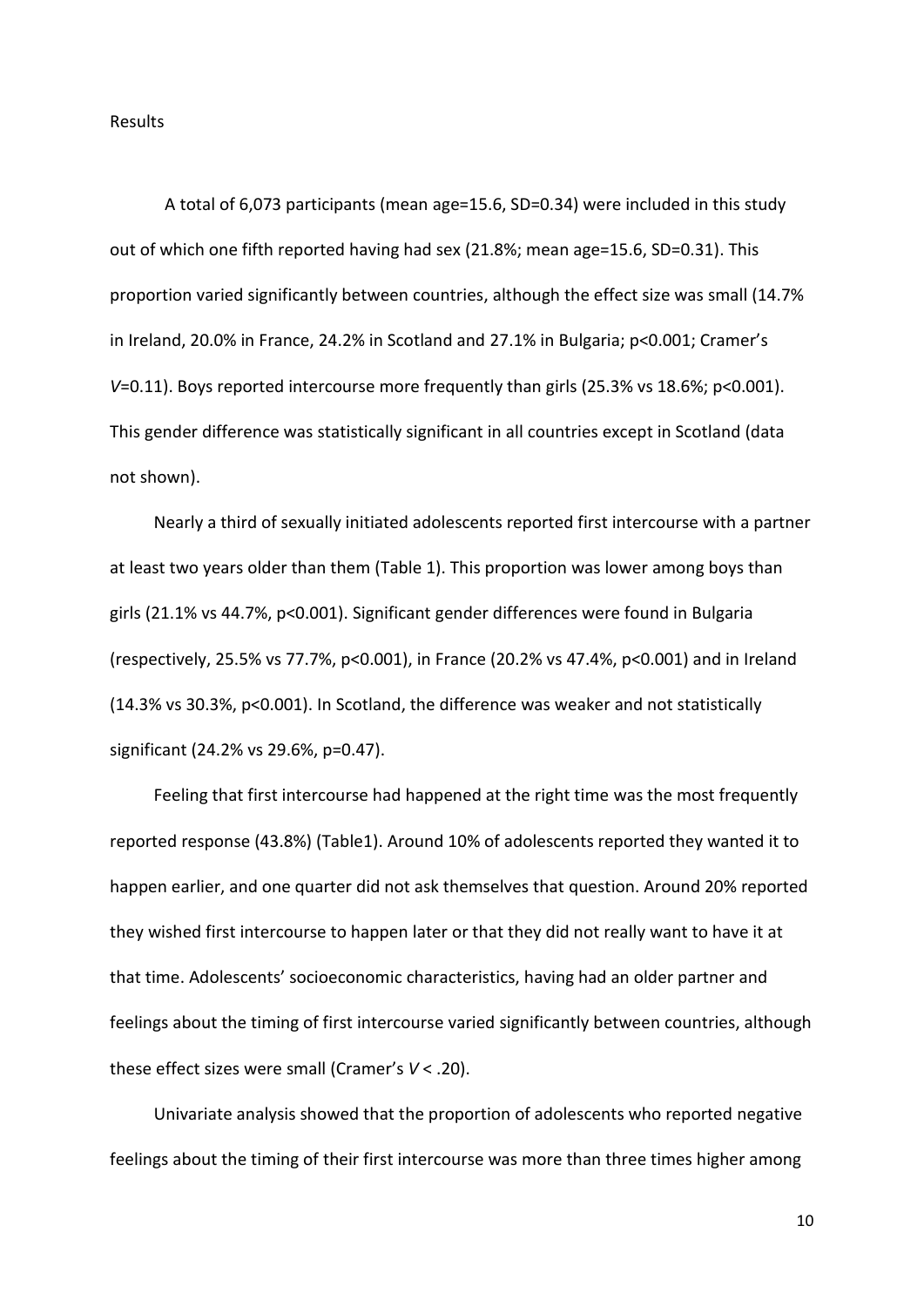girls compared to boys (Table 2). Adolescents whose family had a low level of affluence were more likely to report negative feelings than those with a medium or high level of affluence. Negative feelings were more likely to be reported by adolescents who reported first intercourse with a partner at least 2 years older compared to those whose partner was less than 2 years older. The association between negative feelings and country was not globally significant, although pairwise comparisons showed that Irish adolescents reported negative feelings significantly more frequently than French adolescents (24.1% vs 15.9%; p<0.03).

In the multivariate logistic regression, being a girl and living in a family with a low level of affluence remained associated with increased odds of reporting negative feelings about the timing of first intercourse (Table 2). After controlling for the potential effect of covariables, the odds of negative feelings was four times higher among girls compared to boys. The association with age difference between partners was weaker and became statistically non-significant. After adjustment for all covariates, the odds of negative feelings did not vary across countries.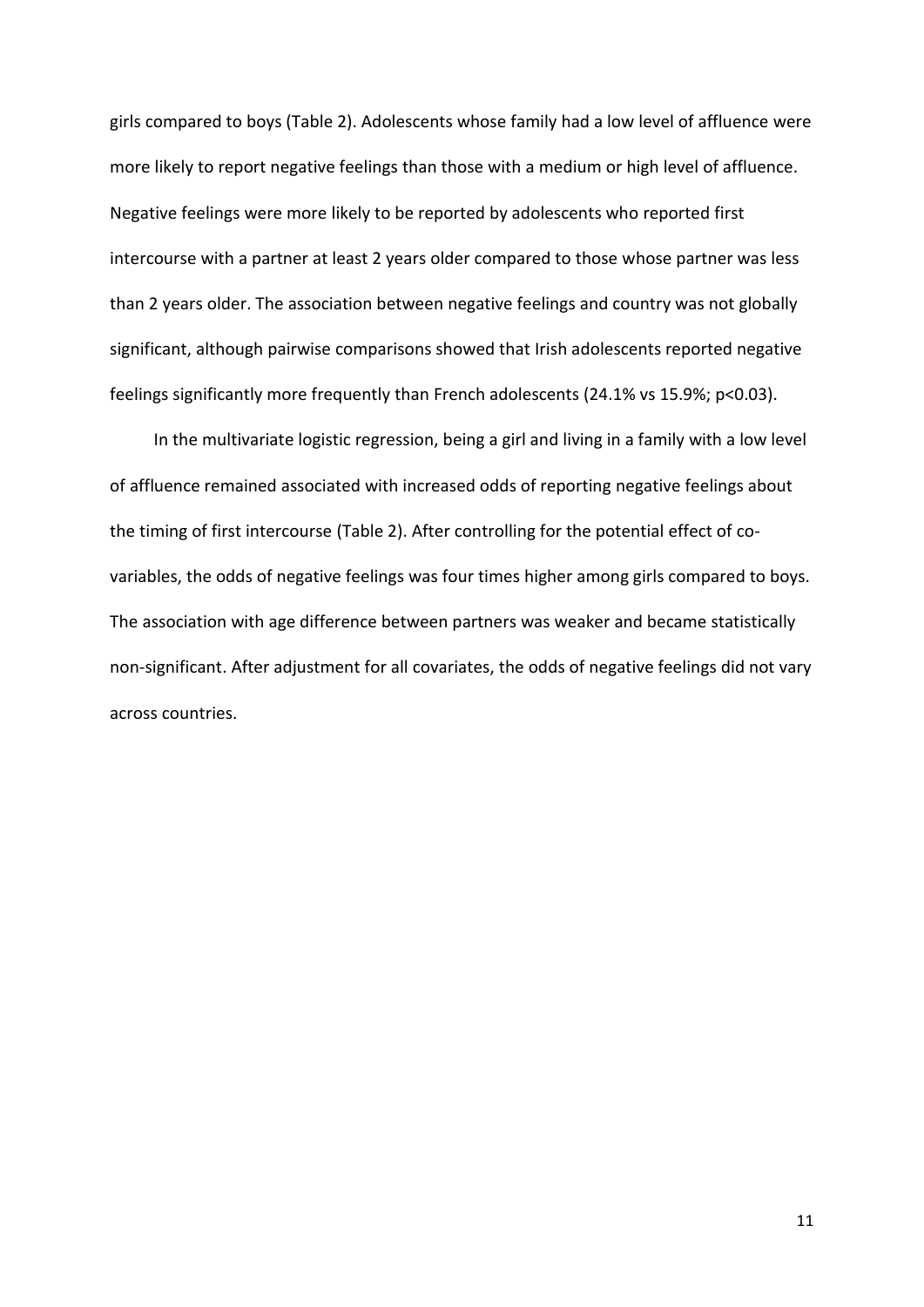#### **Discussion**

Adolescence is a major transitional period when considering sexual development. To our knowledge, this is the first study which explored young people's feelings about the timing of first intercourse using standardized data collection across four European countries. Although in each country young people frequently reported they wished first intercourse to happen at that time, still around one fifth of adolescents reported they would rather have had sex later or they did not really want to have intercourse.

Consistent with our first hypothesis, a strong difference between genders was identified in perception about the timing of first intercourse. Family affluence and country were introduced to control for potential confounding effect on the relationship between gender and negative feelings about the timing of first intercourse. Age difference between partners was introduced for the same reason but especially because it could have mediated this relationship. After taking these covariates into account, the odds of negative feelings were still four times higher among girls. This was consistent with other studies, where men reported more positive perceptions of first intercourse, while women had more negative feelings (Higgins et al. 2010; Reissing et al. 2012). A longitudinal survey found that although women's evaluation of first intercourse tended to improve between 1996 and 2012, guilt and anxiety related to first intercourse were still more frequently reported by women (Sprecher 2014). Other quantitative and qualitative studies brought evidence that a sexual 'double standard' persisted among young people. For the same sexual behaviours, males would be socially rewarded, while females would more likely be blamed (Hird and Jackson 2001; Shoveller et al. 2004; Marston and King 2006; Kreager and Staff 2009; Kreager et al. 2016; Templeton et al. 2017).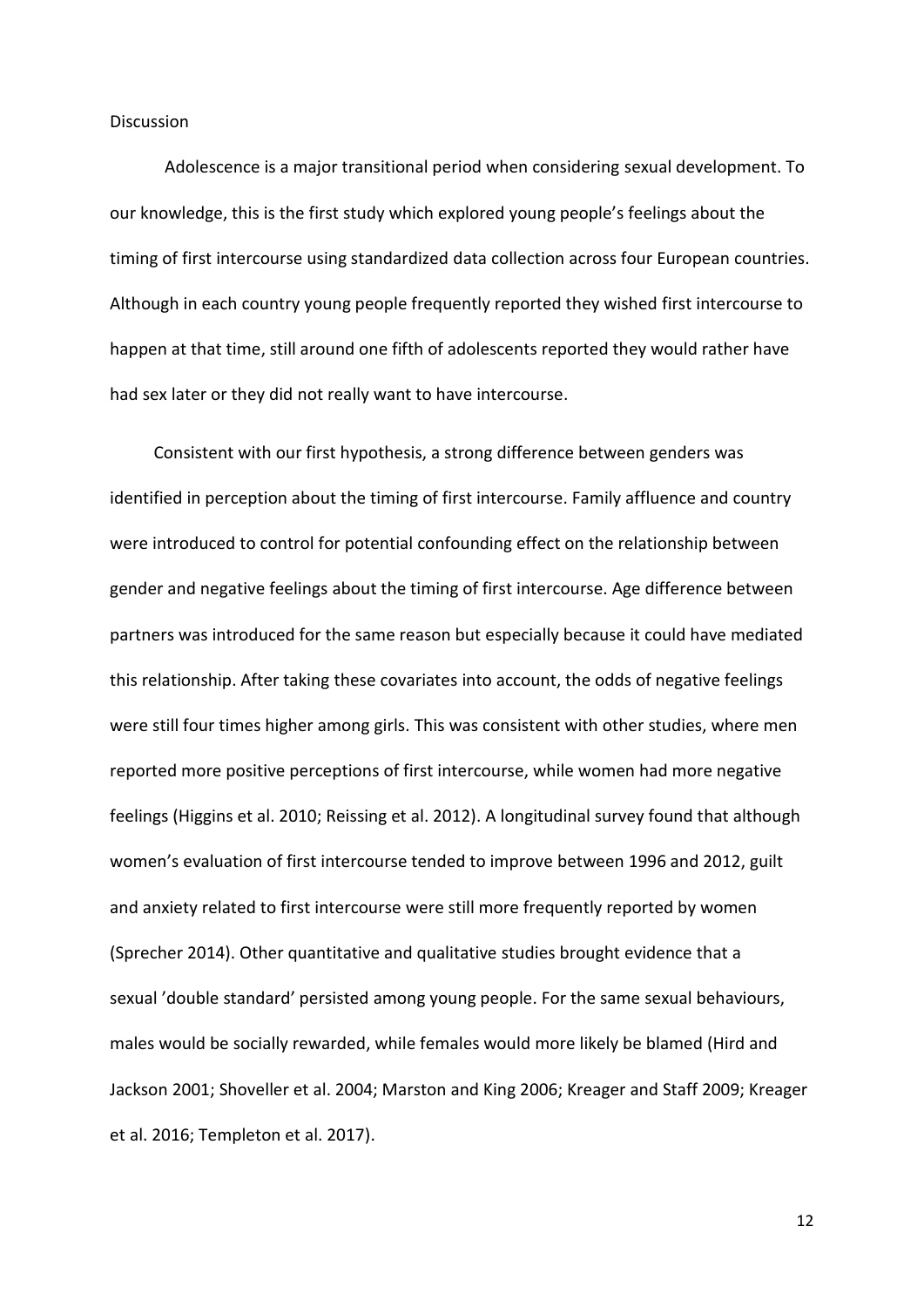While studies found that adolescents who did not live with both parents and those from lower socioeconomic status engaged earlier in sexual behaviours (Hawes et al. 2010), few studies have explored how negative feelings about the timing of first intercourse may vary according to social class or family composition. We found no association with family structure, while adolescents living in low-income family more frequently reported negative feelings than those living in more affluent families. These results were partly consistent with a study among Scottish young people that found no association with between sexual initiation and family structure and social class (Wight et al. 2000). However, a qualitative study documented that young women, particularly those of lower social status, were more likely to be shamed or blamed when their sexual behaviours did not meet social norms (Shoveller et al. 2004). Further studies are needed to explore the issue of social inequalities in reporting negative feelings about the timing of first intercourse.

In line with our second hypothesis, we also found that negative feelings were associated with having an older first partner when univariate analysis was applied. However, after controlling for the co-variables, the association became weaker and non-significant. This may be explained by the confounding effect of gender. When we adjusted the model exclusively for family affluence and country, the association between negative feelings about the timing of first intercourse and an older first partner remained statistically significant (data not shown). Only addition of gender into the model changed the association to nonsignificant. This observation highlighted that independently of having an older partner, still more girls than boys reported a more negative first experience.

Beyond, most of the partners, even if older than the respondents, were still adolescents themselves (89.0% were aged 17 years or younger) and we did not explore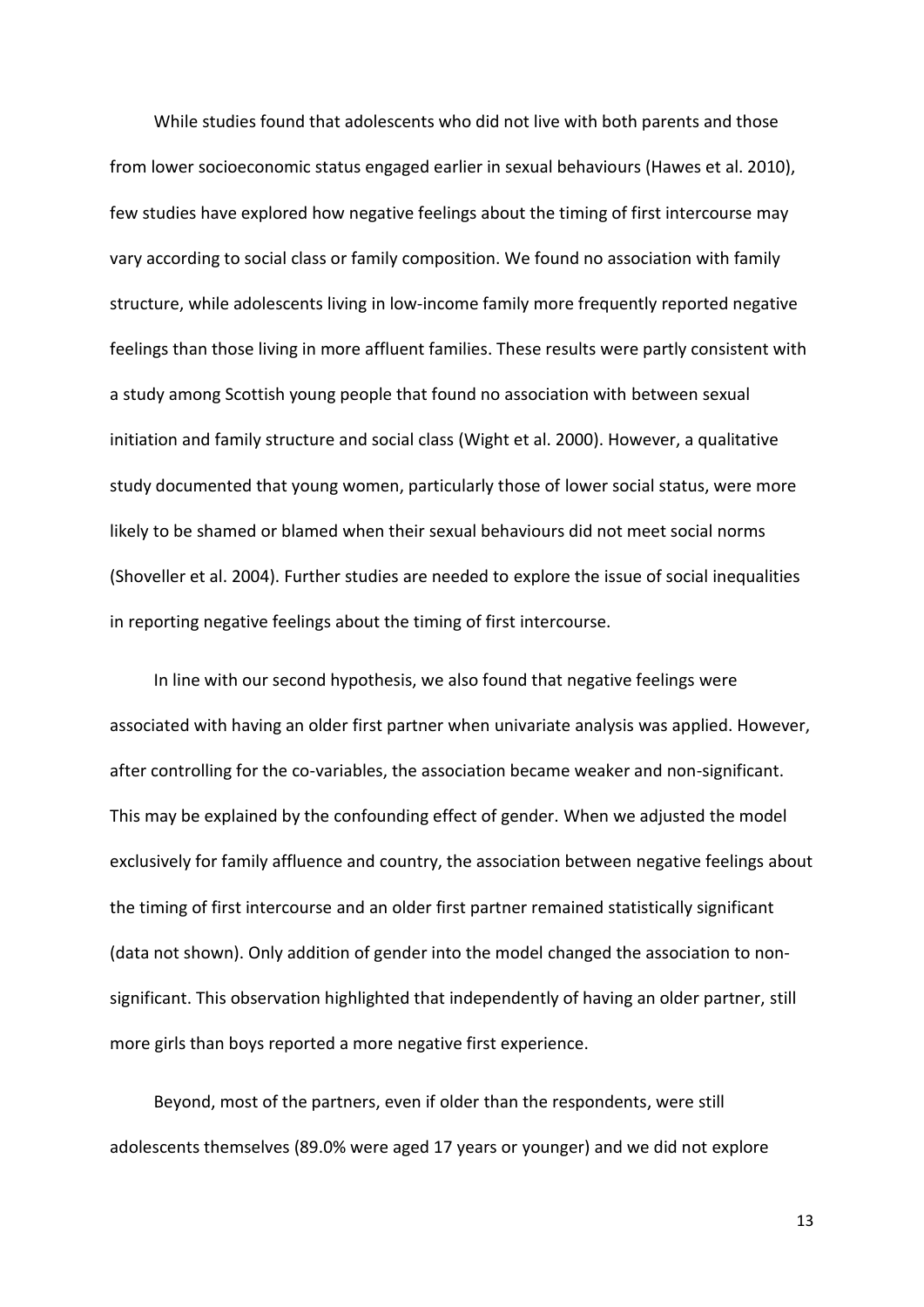whether it was the first intercourse for them, too. Studies found that more positive experience and less regret were reported when first intercourse occurred for both partners (Dickson et al. 1998). More research in this area is needed to understand how prior experience of the partners influences adolescents' feelings about first intercourse.

It was hypothesized that negative feelings about the timing of first intercourse would vary between countries because differences in legal age of consent and CSE were documented. Univariate analysis showed that negative feelings were more frequently reported by Irish and Scottish compared to French adolescents. In the multivariate analysis, no statistically significant difference was found between countries. Again, this could be due to the confounding effect of gender. When adjusting for family affluence and the age difference between partners, the association between negative feelings and country remained statistically significant. Odds were higher among Scottish and Irish adolescents compared to French respondents (data not shown). Only when gender was added in the model did the association become non-significant. In this case, the lack of association between countries and negative feelings could be explained by the fact that the proportion of girls was higher than the proportion of boys in Irish and Scottish samples, while it was lower in Bulgarian and French ones. Our findings did not support the hypothesis that macro level indicators related to sexual social norms could have an impact on how adolescents retrospectively perceived the timing of their sexual initiation. However, including more countries to increase the diversity in cultural norms would be necessary to determine this.

## Strengths and limitations

An important strength of this study is that data were collected using a standardized protocol which made comparisons between countries possible. The relatively young age of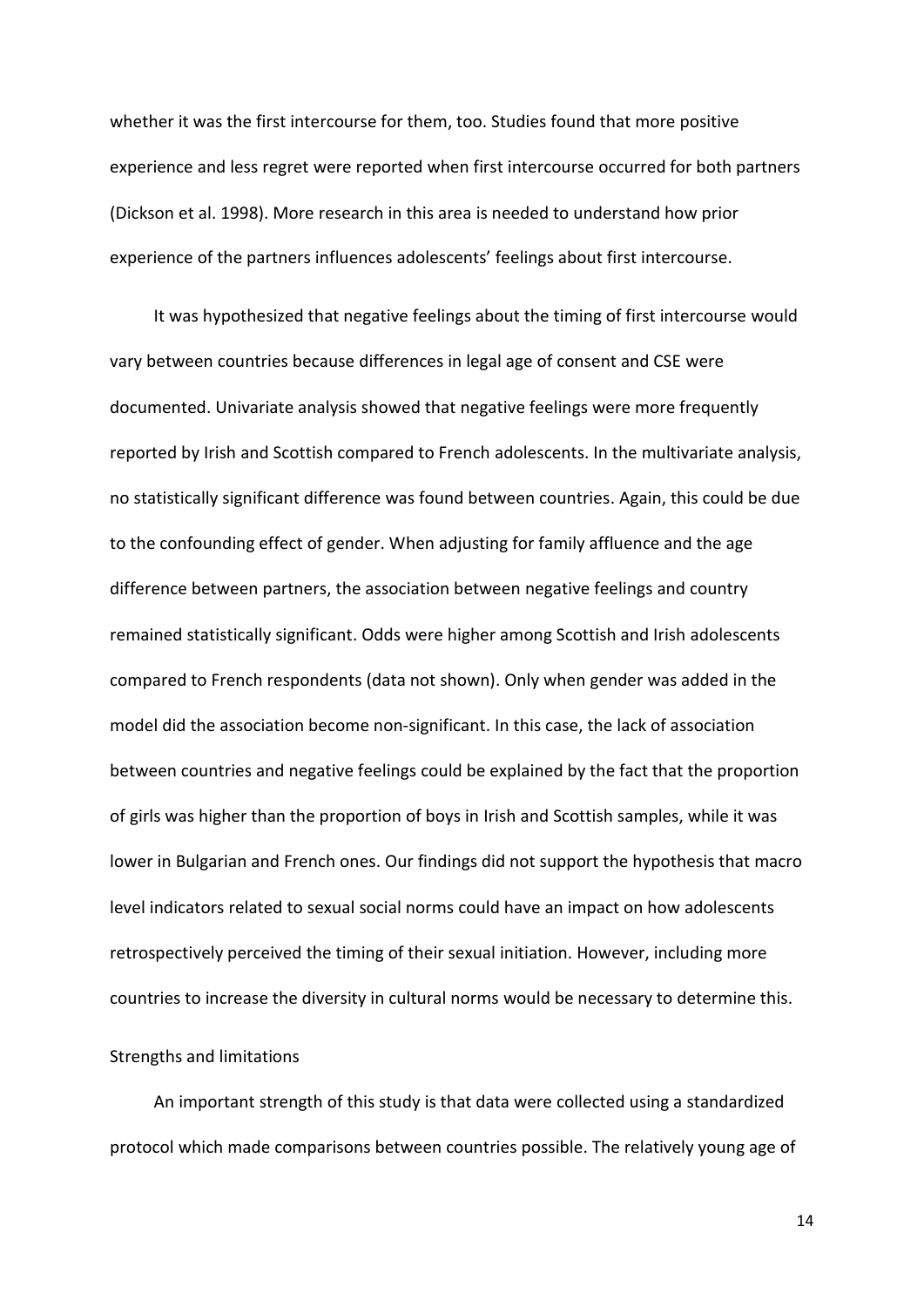the adolescents in the sample limited the recall bias for the perceptions about the timing of first intercourse. Time plays an important role in the way people retrospectively perceive past events. Because our sample was young, the time interval between sexual initiation and retrospective feeling was shorter than in surveys among adults. We cannot estimate if participants' reports would have differed if they would have been interviewed at an older age. The theory of socioemotional selectivity, however, suggests that autobiographical memories become more positive at older age (Carstensen et al. 2003). Longitudinal surveys exploring changes in reporting about first intercourse with time would be of major interest.

Another limitation is potential biases caused by the use of an open-ended question about partner's age in Ireland and by the absence of the response category "I did not really want to have intercourse" in the item on perception about first intercourse in Scotland. Data were self-reported and subject to social desirability bias. Some studies about regret about first sex have limited the analysis on consented or voluntary (not forced) intercourse (Dickson et al. 1998), or on people who were at least 13 years old at first intercourse (i.e., when the information on voluntariness was not available) (Mercer et al. 2006). Although this sample is limited to adolescents who reported first intercourse aged at least 13 years to avoid including potential non-consensual experiences, we cannot ascertain that all of them were excluded. The range of ages at first intercourse was therefore limited and did not allow the exploration of how the relationship between negative feelings and age difference between partners varied according to age at first intercourse. Sexual orientation was not explored and did not allow to estimate potential association with the feeling about the timing of first intercourse. Further investigations - including other contextual factors surrounding first intercourse (e.g., partner's sexual experience) and factors related to sexual identity, emotional maturity and decision-making process – with a greater diversity in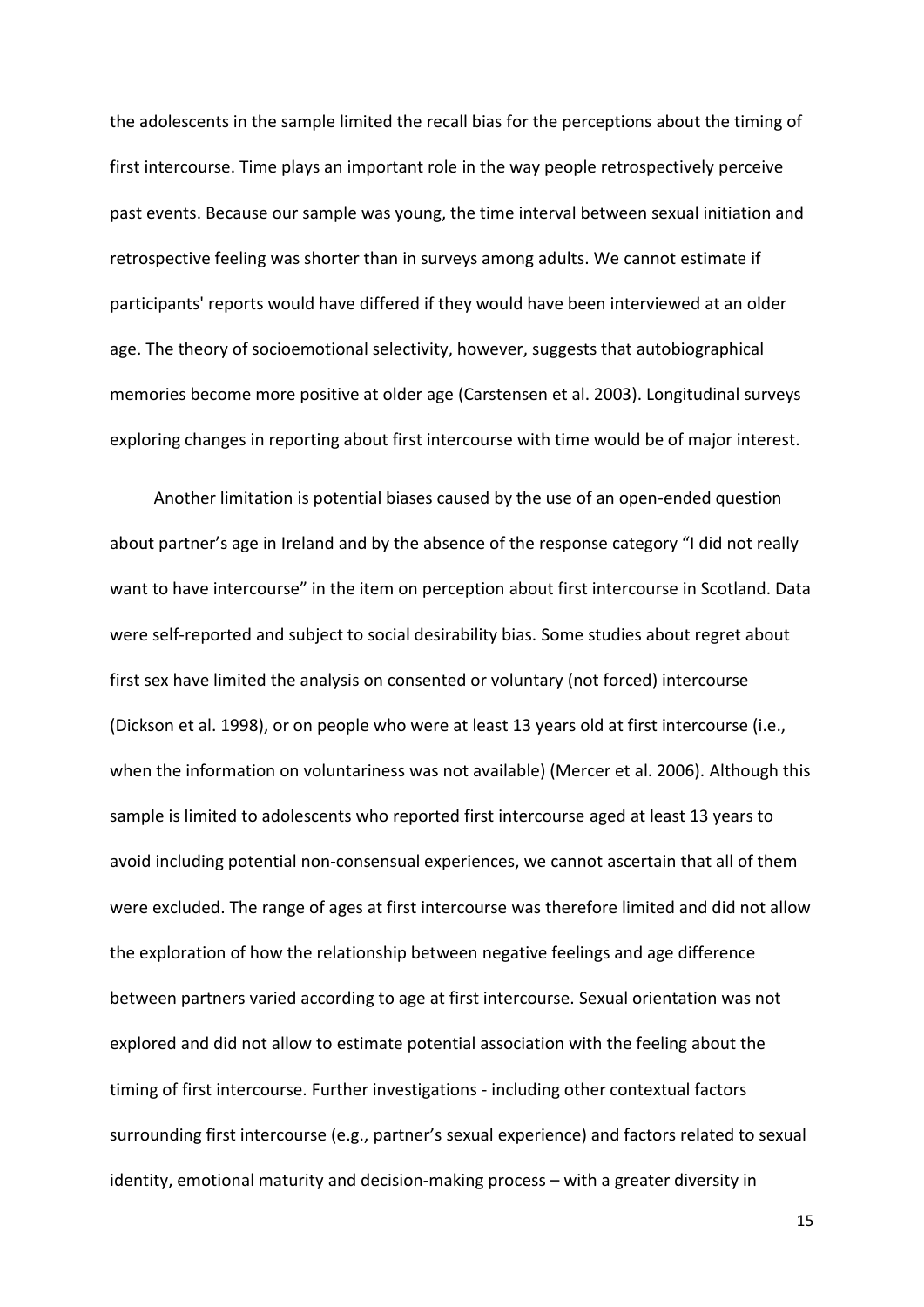adolescents' age and countries – are needed to better understand how young people feel about the timing of their first sexual intercourse.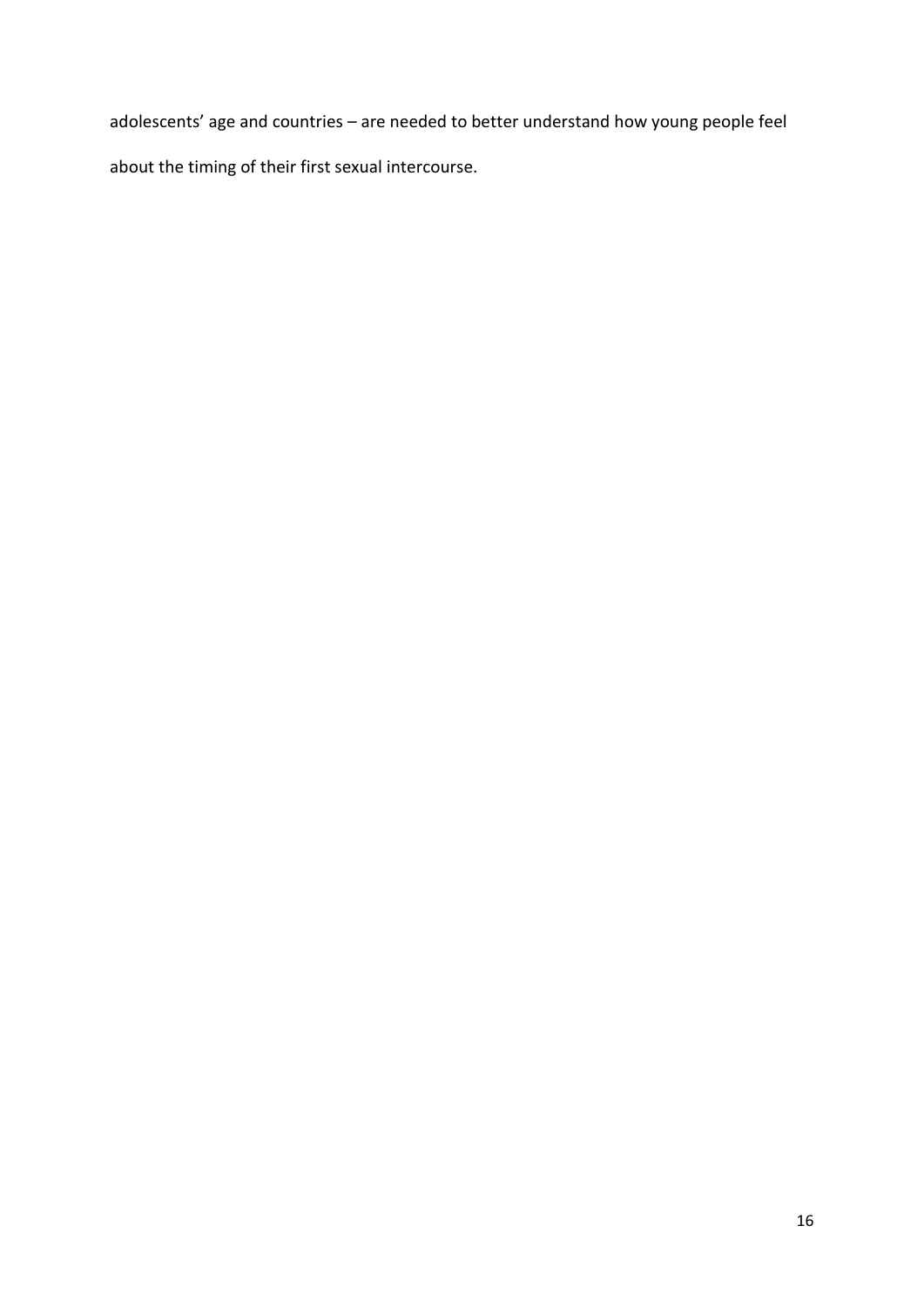#### Conclusion

Experience of the first sexual intercourse is one of the most important stages of the transition from adolescence to adulthood. Our findings suggest that sexual transition in adolescence carries potential vulnerability as one out of five adolescents who already had sex reported they would rather have had first sex later or they did not really want to have it. In order to prevent young people from negative experience that could influence later sexual life, sexual education programs need to include developing skills to express their own wishes, to make informed decision on engagement in sexual intercourse, and to become respectful partners, attuned to each other's desires. In that context, special attention should be given to gender and social inequalities.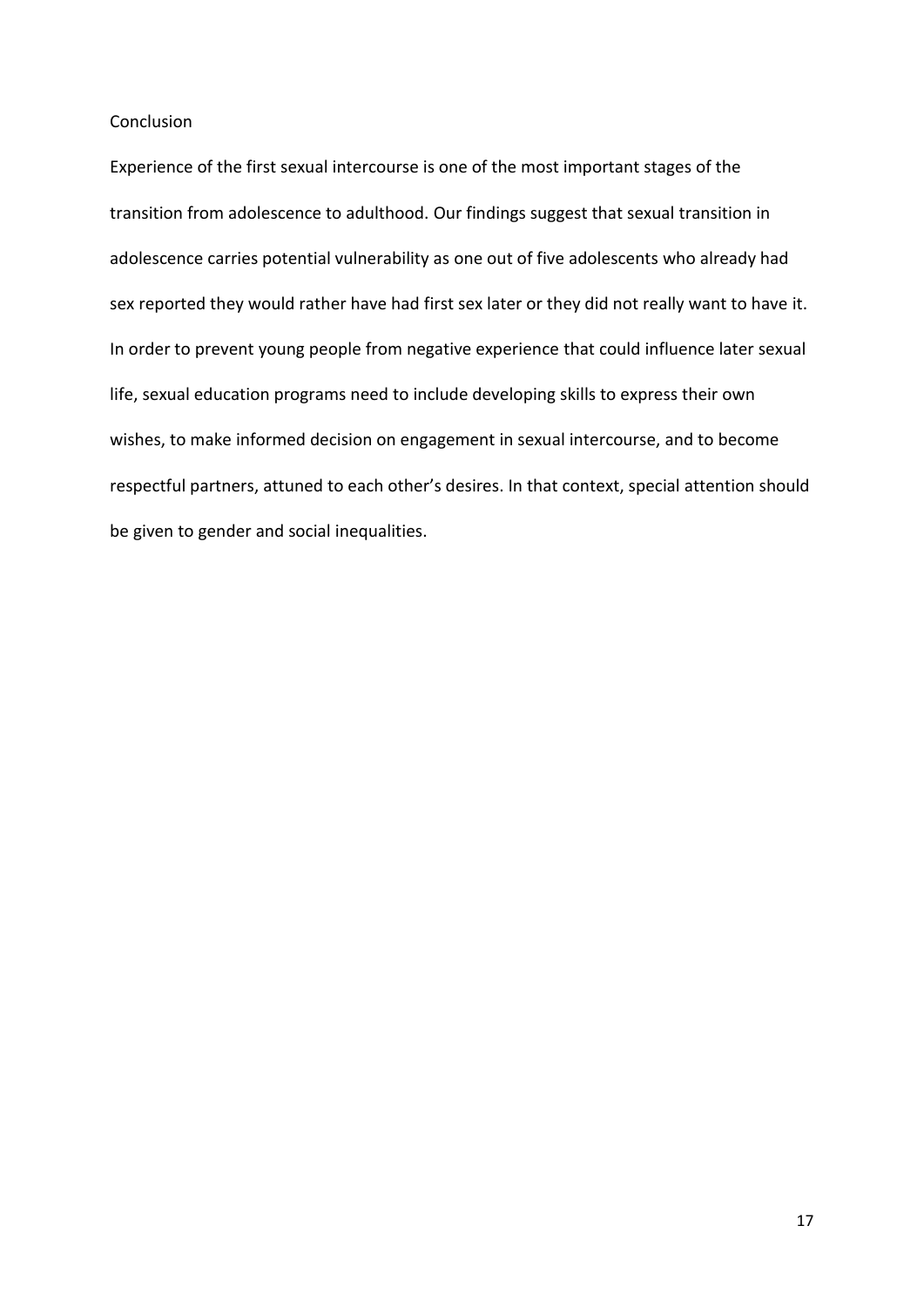#### Competing interests

The authors declare that they have no competing interests.

#### Ethical approval

Each country obtained approval from institutional or national ethical boards according to national procedures and guidelines and the study is conducted in accordance with the 1964 Helsinki declaration and its later amendments or comparable ethical standards.

#### Informed consent

In all countries, parents were informed about the study. Informed consent was sought from students in Bulgaria. Passive parental consent was obtained in France and Scotland. In Ireland active or passive consent was obtained based on the school's discretion. Young people were informed about the survey and were free to decline participation, leave blank any questions they did not wish to answer, and that they could withdraw from participation at any time if they wished.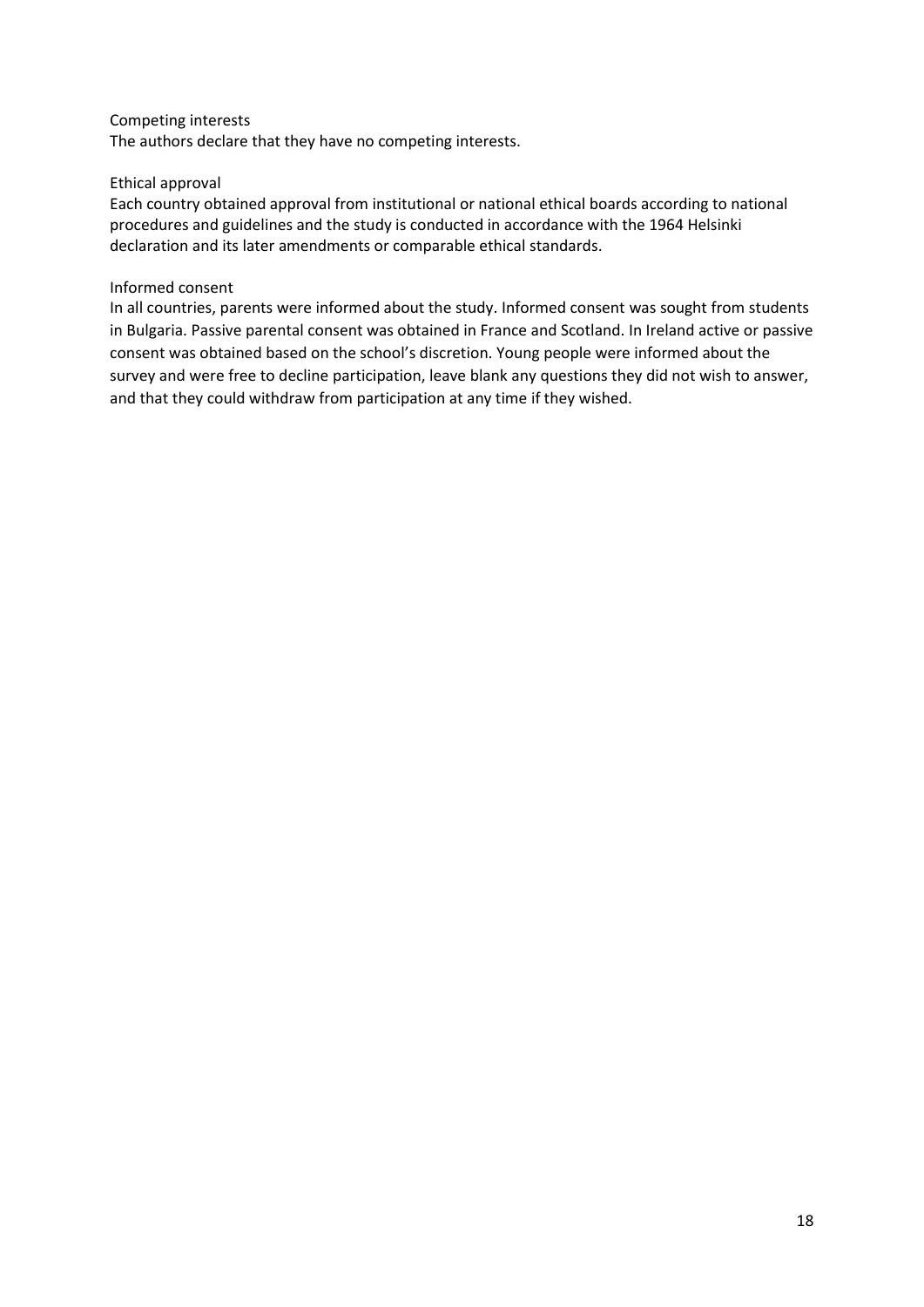## References

- Abma J, Driscoll Anne, Moore K (1998) Young Women's Degree of Control over First Intercourse: An Exploratory Analysis. Fam Plann Perspect 30 (1):12–18
- Bajos N, Bozon M (2008) Enquête sur la sexualité en France: Pratiques, genre et santé. La Découverte, Paris
- Carstensen LL, Fung HH, Charles ST (2003) Socioemotional Selectivity Theory and the Regulation of Emotion in the Second Half of Life. Motivation and Emotion 27:103–123
- Currie C, Nic Gabhainn S, Godeau E (2009) The Health Behaviour in School-aged Children: WHO Collaborative Cross-National (HBSC) study: origins, concept, history and development 1982- 2008. Int J Public Health 54 Suppl 2:131–139. doi: 10.1007/s00038-009-5404-x
- Dickson N, Paul C, Herbison P, Silva Phil (1998) First sexual intercourse: age, coercion, and later regrets reported by a birth cohort. British Medical Journal
- Dixon-Mueller R (2008) How Young Is "Too Young"? Comparative Perspectives on Adolescent Sexual, Marital, and Reproductive Transitions. Family Planning, Vol. 39, No. 4:247–262
- Guleria S, Juul KE, Munk C, Hansen BT, Arnheim-Dahlström L, Liaw K-L, Nygård M, Kjaer SK (2017) Contraceptive non-use and emergency contraceptive use at first sexual intercourse among nearly 12 000 Scandinavian women. Acta Obstet Gynecol Scand 96:286–294. doi: 10.1111/aogs.13088
- Haberland N, Rogow D (2015) Sexuality education: Emerging trends in evidence and practice. J Adolesc Health 56:S15-21. doi: 10.1016/j.jadohealth.2014.08.013
- Hawes ZC, Wellings K, Stephenson J (2010) First heterosexual intercourse in the United Kingdom: A review of the literature. J Sex Res 47:137–152. doi: 10.1080/00224490903509399
- Higgins JA, Trussell J, Moore NB, Davidson JK (2010) Virginity lost, satisfaction gained? Physiological and psychological sexual satisfaction at heterosexual debut. J Sex Res 47:384–394. doi: 10.1080/00224491003774792
- Hird MJ, Jackson S (2001) Where 'angels' and 'wusses' fear to tread: sexual coercion in adolescent dating relationships. Journal of Sociology 37:27–43
- Kaestle CE, Morisky DE, Wiley DJ (2002) Sexual Intercourse and the Age Difference between Adolescent Females and Their Romantic Partners. Perspect Sex Reprod Health 34:304. doi: 10.2307/3097749
- Kreager DA, Staff J (2009) The sexual double standard and adolescent peer acceptance. Soc Psychol Q 72:143–164. doi: 10.1177/019027250907200205
- Kreager DA, Staff J, Gauthier R, Lefkowitz ES, Feinberg ME (2016) The Double Standard at Sexual Debut: Gender, Sexual Behavior and Adolescent Peer Acceptance. Sex Roles 75:377–392. doi: 10.1007/s11199-016-0618-x
- Madkour AS, Looze M de, Ma P, Halpern CT, Farhat T, Ter Bogt TFM, Ehlinger V, Nic Gabhainn S, Currie C, Godeau E (2014) Macro-level age norms for the timing of sexual initiation and adolescents' early sexual initiation in 17 European countries. J Adolesc Health 55:114–121. doi: 10.1016/j.jadohealth.2013.12.008
- Manlove J, Terry-Humen E, Ikramullah E (2006) Young Teenagers and Older Sexual Partners: Correlates and Consequences for Males and Females. Perspect Sex Reprod Health 38:197–207
- Marston C, King E (2006) Factors that shape young people's sexual behaviour: a systematic review. Lancet 368:1581–1586
- Mercer CH, Wellings K, Macdowall W, Copas AJ, McManus S, Erens B, Fenton KA, Johnson AM (2006) First sexual partnerships--age differences and their significance: Empirical evidence from the 2000 British National Survey of Sexual Attitudes and Lifestyles ('Natsal 2000'). J Adolesc Health 39:87–95. doi: 10.1016/j.jadohealth.2005.10.007
- Morrison-Beedy D, Xia Y, Passmore D (2013) Sexual risk factors for partner age discordance in adolescent girls and their male partners. J Clin Nurs 22:3289–3299. doi: 10.1111/jocn.12408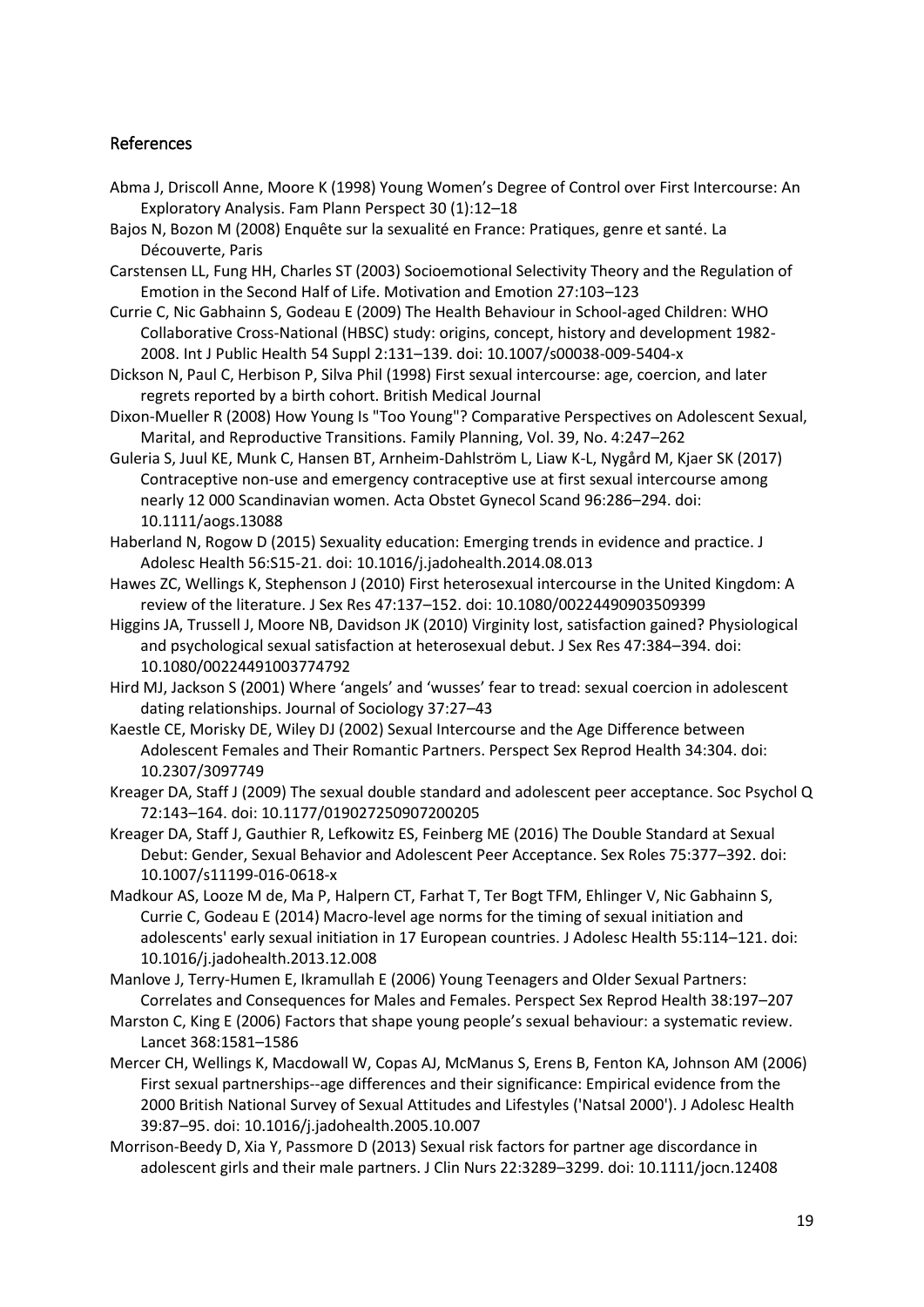Parent A-S, Teilmann G, Juul A, Skakkebaek NE, Toppari J, Bourguignon J-P (2003) The timing of normal puberty and the age limits of sexual precocity: Variations around the world, secular trends, and changes after migration. Endocr Rev 24:668–693. doi: 10.1210/er.2002-0019

- Parker R, Wellings K, Lazarus JV (2009) Sexuality education in Europe: An overview of current policies. Sex Education 9:227–242. doi: 10.1080/14681810903059060
- Pinquart M (2010) Ambivalence in adolescents' decisions about having their first sexual intercourse. J Sex Res 47:440–450. doi: 10.1080/00224490903161639
- Ramiro L, Windlin B, Reis M, Gabhainn SN, Jovic S, Matos MG, Magnusson J, Godeau E (2015) Gendered trends in early and very early sex and condom use in 20 European countries from 2002 to 2010. Eur J Public Health 25 Suppl 2:65–68. doi: 10.1093/eurpub/ckv030
- Reissing ED, Andruff HL, Wentland JJ (2012) Looking back: The experience of first sexual intercourse and current sexual adjustment in young heterosexual adults. J Sex Res 49:27–35. doi: 10.1080/00224499.2010.538951
- Roberts C, Freeman J, Samdal O, Schnohr CW, Looze ME de, Nic Gabhainn S, Iannotti R, Rasmussen M (2009) The Health Behaviour in School-aged Children (HBSC) study: Methodological developments and current tensions. Int J Public Health 54 Suppl 2:140–150. doi: 10.1007/s00038-009-5405-9
- Senn TE, Carey MP (2011) Age of partner at first adolescent intercourse and adult sexual risk behavior among women. J Womens Health (Larchmt) 20:61–66. doi: 10.1089/jwh.2010.2089
- Shoveller JA, Johnson JL, Langille DB, Mitchell T (2004) Socio-cultural influences on young people's sexual development. Soc Sci Med 59:473–487. doi: 10.1016/j.socscimed.2003.11.017
- Smith CV, Shaffer MJ (2013) Gone but not forgotten: Virginity loss and current sexual satisfaction. J Sex Marital Ther 39:96–111. doi: 10.1080/0092623X.2012.675023
- Sprecher S (2014) Evidence of change in men's versus women's emotional reactions to first sexual intercourse: A 23-year study in a human sexuality course at a midwestern university. J Sex Res 51:466–472. doi: 10.1080/00224499.2013.867923
- Templeton M, Lohan M, Kelly C, Lundy L (2017) A systematic review and qualitative synthesis of adolescents' views of sexual readiness. J Adv Nurs 73:1288–1301. doi: 10.1111/jan.13207
- Tolman DL, McClelland SI (2011) Normative Sexuality Development in Adolescence: A Decade in Review, 2000-2009. Journal of Research on Adolescence 21:242–255. doi: 10.1111/j.1532- 7795.2010.00726.x
- Torsheim T, Cavallo F, Levin KA, Schnohr C, Mazur J, Niclasen B, Currie C (2016) Psychometric Validation of the Revised Family Affluence Scale: A Latent Variable Approach. Child Indic Res 9:771–784. doi: 10.1007/s12187-015-9339-x
- Vasilenko SA, Kugler KC, Rice CE (2016) Timing of First Sexual Intercourse and Young Adult Health Outcomes. J Adolesc Health 59:291–297. doi: 10.1016/j.jadohealth.2016.04.019
- Volpe EM, Hardie TL, Cerulli C, Sommers MS, Morrison-Beedy D (2013) What's age got to do with it? Partner age difference, power, intimate partner violence, and sexual risk in urban adolescents. J Interpers Violence 28:2068–2087. doi: 10.1177/0886260512471082
- Wellings K, Nanchahal K, Macdowall W, McManus S, Erens B, Mercer CH, Johnson AM, Copas AJ, Korovessis C, Fenton KA, Field J (2001) Sexual behaviour in Britain: Early heterosexual experience. The Lancet 358:1843–1850. doi: 10.1016/S0140-6736(01)06885-4
- Widmer ED, Treas J, Newcomb R (1998) Attitudes toward Nonmarital Sex in 24 Countries. The Journal of Sex Research 35:349–358
- Wight D, Henderson M, Raab G, Abraham C, Buston K, Scott S, Hart G (2000) Extent of regretted sexual intercourse among young teenagers in Scotland: a cross sectional survey. British Medical Journal 320:1243–1244
- Wight D, Parkes A, Strange V, Allen E, Bonell C, Henderson M (2008) The quality of young people's heterosexual relationships: A longitudinal analysis of characteristics shaping subjective experience. Perspect Sex Reprod Health 40:226–237. doi: 10.1363/4022608
- Young H, Költő A, Reis M, Saewyc EM, Moreau N, Burke L, Cosma A, Windlin B, Gabhainn SN, Godeau E (2016) Sexual Health questions included in the Health Behaviour in School-aged Children